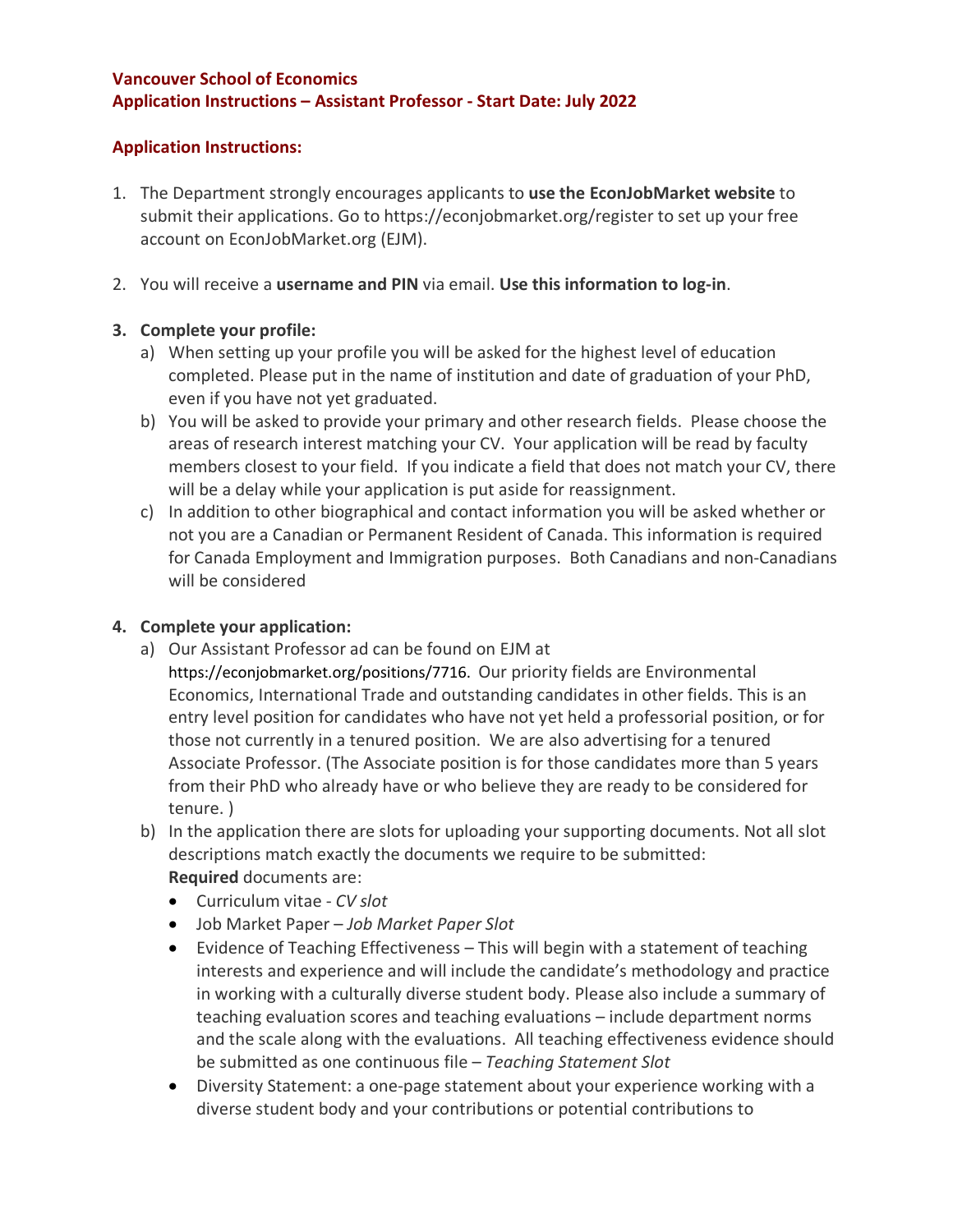creating/advancing a culture of equity and inclusion. You may include your understanding of, personal experience and future plans to contribute to equity and diversity in your research and service (including service in the larger community) - *Other file Slot*

• You will also be asked to specify who will be writing recommendation letters for you. Referees provide their contact information and are vetted by Econjobmarket. Please have their contact information ready and ensure that your referees know that they will be asked to submit a reference for you.

## **Optional** documents are:

- Cover Letter Cover letter slot
- There are two "other" optional slots for submitting additional documents you may want to bring to the attention of the recruiting committee.
- 5. **Additional questions:** There are 3 questions to answer before you submit your application. You must answer the first question. We are required by the federal government regulations to ask whether you are a Canadian or Permanent Resident. Note that this refers to your current citizenship/residency status, not status in the future. The next two questions are optional.

# 6. **Submitting your application:**

At the time of submission of your application you will be invited to fill out a Diversity Questionnaire. This is for statistical purposes and is voluntary; your completion or noncompletion of the survey does not affect your application in any way. It simply allows UBC to track recruiting data about individuals from under-represented groups.

- 7. **The completed application on EJM will be transferred to us and processed.** If you have questions, or if you wish to submit your application by mail, contact Ciara English. (Ciara.english[at]ubc[dot]ca)
- 8. To ensure full consideration, applications must be submitted at http://econjobmarket.org by **November 20, 2021.** After this time the application will no longer be available to applicants. Shortlisted candidates will be contacted regarding an interview and/or visit to the department.

*Scroll to next page for official job ad.*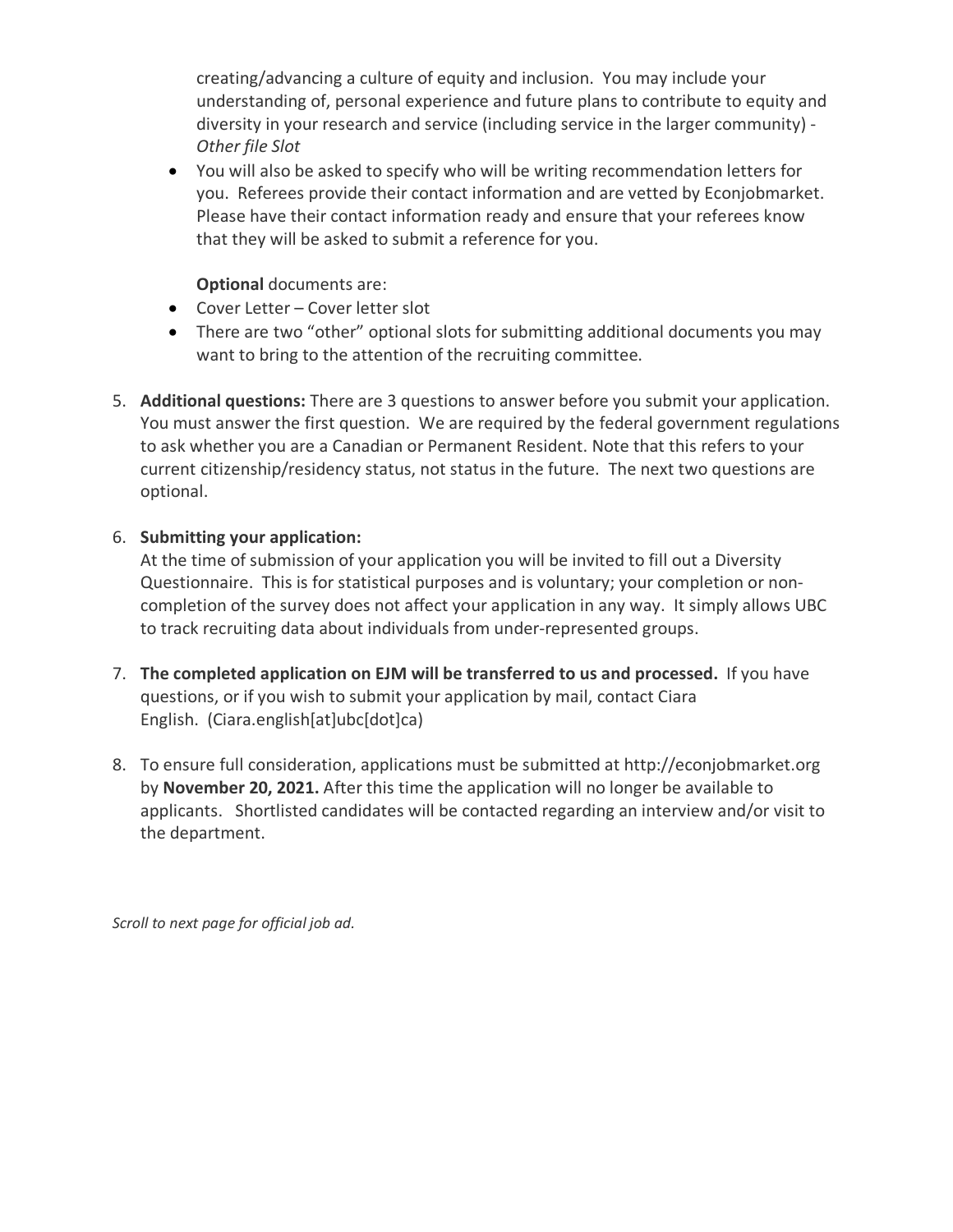### *Scroll up for instructions*

### **Vancouver School of Economics – University of British Columbia**

**Position Type:** Assistant Professor

### **Categories/Specialties:**

- International Trade
- Environmental Economics
- Any other field

**Deadline:** November 20, 2021

#### **Description:**

**The Vancouver School of Economics at the University of British Columbia, Vancouver Campus** invites applications for up to 3 tenure-track positions at the level of Assistant Professor. Starting date: July 1, 2022.

We are seeking outstanding candidates primarily in the fields of International Trade and Environmental Economics, but will consider candidates in other fields.

Qualifications: For appointment at the Assistant Professor level, the candidate must have a Ph.D. (or solid indication of imminent completion) in a relevant field, and demonstrate excellence or clear promise of excellence in teaching and in research. The successful candidate will be expected to maintain an active program of research, teaching, graduate supervision, and service. This position is subject to final budgetary approval. Salary will be commensurate with qualifications and experience.

Applicants should submit their applications through EconJobMarket (https://econjobmarket.org). The application link is https://econjobmarket.org/positions/7716. The completed application on EJM will be transferred to us and processed. In addition to the documents below you will be asked to indicate your primary and other research fields, and whether or not you are a Canadian citizen or permanent resident of Canada. More detailed instructions and information about the School can be found on our website at https://economics.ubc.ca/people/job-postings/. If you have questions regarding the ad or the application procedures please contact Ciara English (ciara.english[at]ubc[dot]ca) or our School Director, Patrick Francois (patrick.francois[at]ubc[dot]ca).

### Applications must include:

- a c.v. which will include a publication record and links to current research papers -pdf versions of sample papers, including the paper you plan to present at a recruiting seminar -evidence of teaching effectiveness (will include a statement of teaching interests and experience. May include student evaluations of teaching, sample syllabi, if available.) For further info see instructions on VSE or EJM website. - a one-page statement about your experience working with a diverse student body and your contributions or potential contributions to creating/advancing a culture of equity and inclusion - at least 3 confidential reference letters which must be submitted directly by the referee

All application materials and reference letters should be submitted by **November 20, 2021**. Review of applications will begin immediately following this date. Application site will close November 20, 2021. After this date no additional documents can be submitted through econjobmarket.

Given the uncertainty caused by the global COVID-19 pandemic, applicants must be prepared to conduct interviews remotely if circumstances require. A successful applicant may be asked to consider an offer containing a deadline without having been able to make an in-person visit to campus if travel and other restrictions are still in place.

Equity and diversity are essential to academic excellence. An open and diverse community fosters the inclusion of voices that have been underrepresented or discouraged. We encourage applications from members of groups that have been marginalized on any grounds enumerated under the B.C. Human Rights Code, including sex, sexual orientation, gender identity or expression,